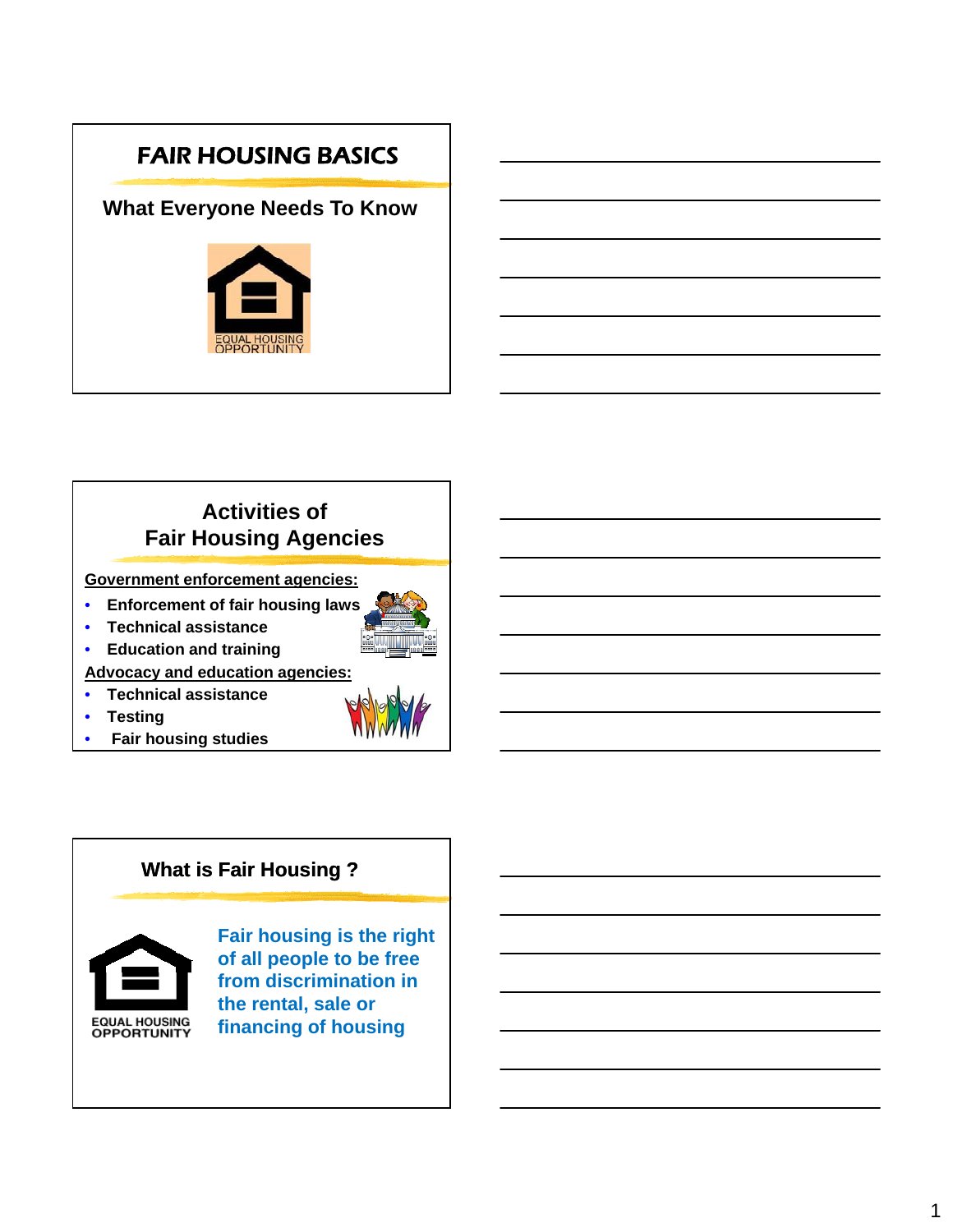

#### **Activities Subject to Fair Housing Laws**

- **Rental**
- **s** Sales
- **Lending**



 $\blacksquare$  Insurance **Advertising** 

**Appraisals**

 **Coercion, intimidation, threats, interference in the provision of housing**

## **Types of Housing Covered**

- **Apartments leased or rented**
- **Condominiums sold, leased or rented**
- **Houses sold, leased or rented**
- **Rooming houses**
- **Shelters, transitional housing**
- **College residence halls**
- **Cooperatives**
- **Mobile home parks**
- **Housing construction sites**
- **Empty lots**

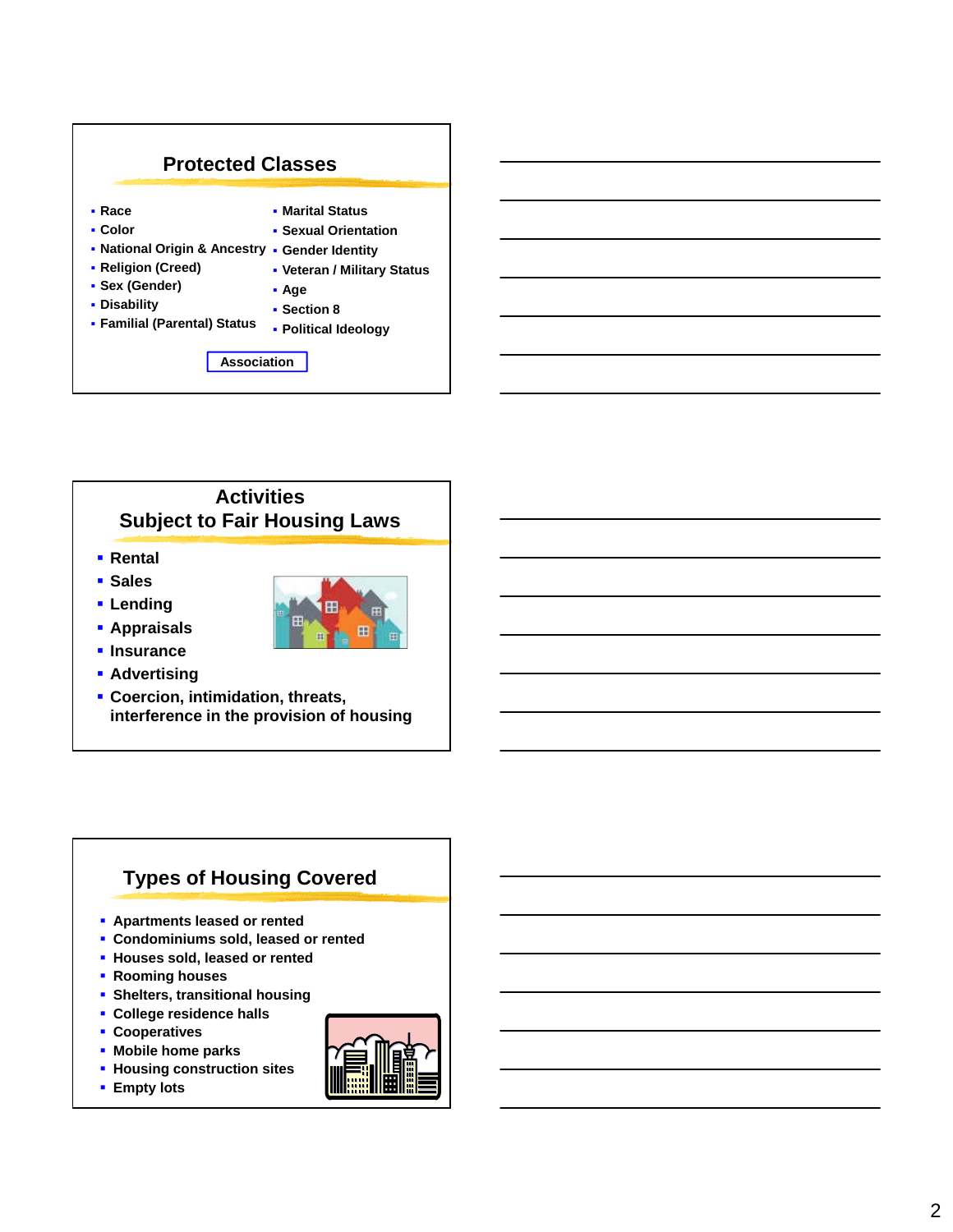## **Who Must Comply?**

 **Property owners and managers Real estate brokers or agents** 

**Housing developers and contractors** 



- **E** Mortgage lenders, financial institutions
- **Advertising media**
- **Homeowner associations & condominium boards**
- **Public housing authorities**
- **Social service agencies who provide housing**
- **Maintenance staff**
- **Outside contractors (plumbing, landscaping, etc)**
- **Other residents**

#### **Advertising Basics**

- **Fair housing laws cover all rental or sale advertising.**
- **The Equal Housing Opportunity logo or slogan conveys your fair housing policy to conveys your fair housing policy everyone.**
- **0K** to advertise for:
	- **families with children**
	- **people with disabilities**
	- **Section 8 voucher holders**
	- **military/veterans**



## **Application & Screening**

- **Set useful qualification standards**
- **Establish reasonable application/screening process and apply selection procedures consistently.**
- **Avoid off-the-cuff judgment calls or stereotyping of applicants.**
- **Document! Keep a clear paper trail to justify rental decisions.**

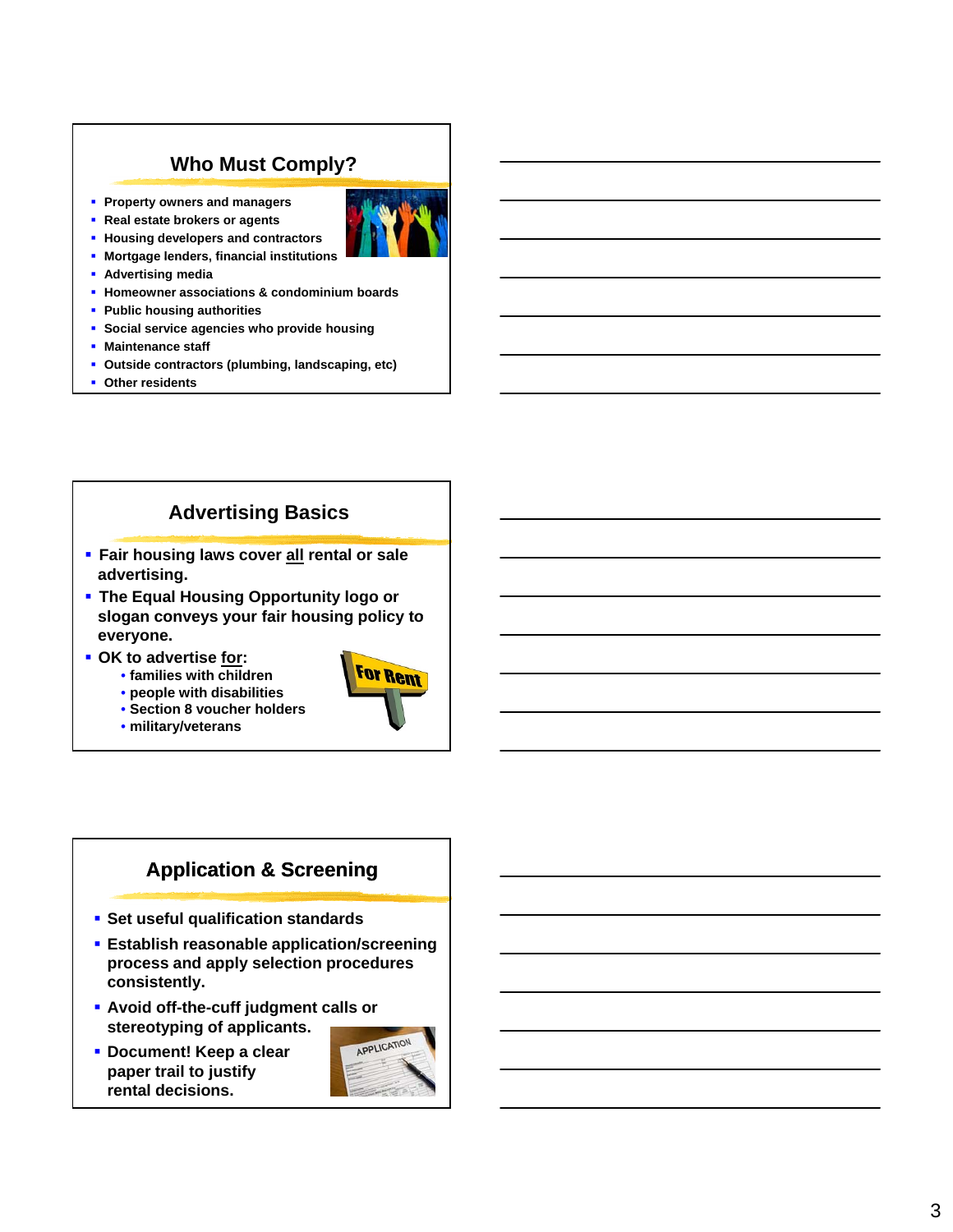#### **Application & Screening**

- **Represent availability accurately and avoid steering!**
- **Accept applications and negotiate, rent or sell to the first qualified individual.**
- **Apply deposits, fees, and rents to all applicants, regardless of their protected class.**



#### **Race, National Origin and Ancestry Issues**

- **Avoid questions about citizenship unless there is a business reason to do so**
- **k** Apply the same charges to all residents
- **Treat residents respectfully and provide prompt services to all**



# **Tenancy Policies and Rules** • **Set clear policies and rules (why is each rule needed?)** • **Have written policies Have written and rules** • **Give a copy to all staff and residents** • **Apply rules equally**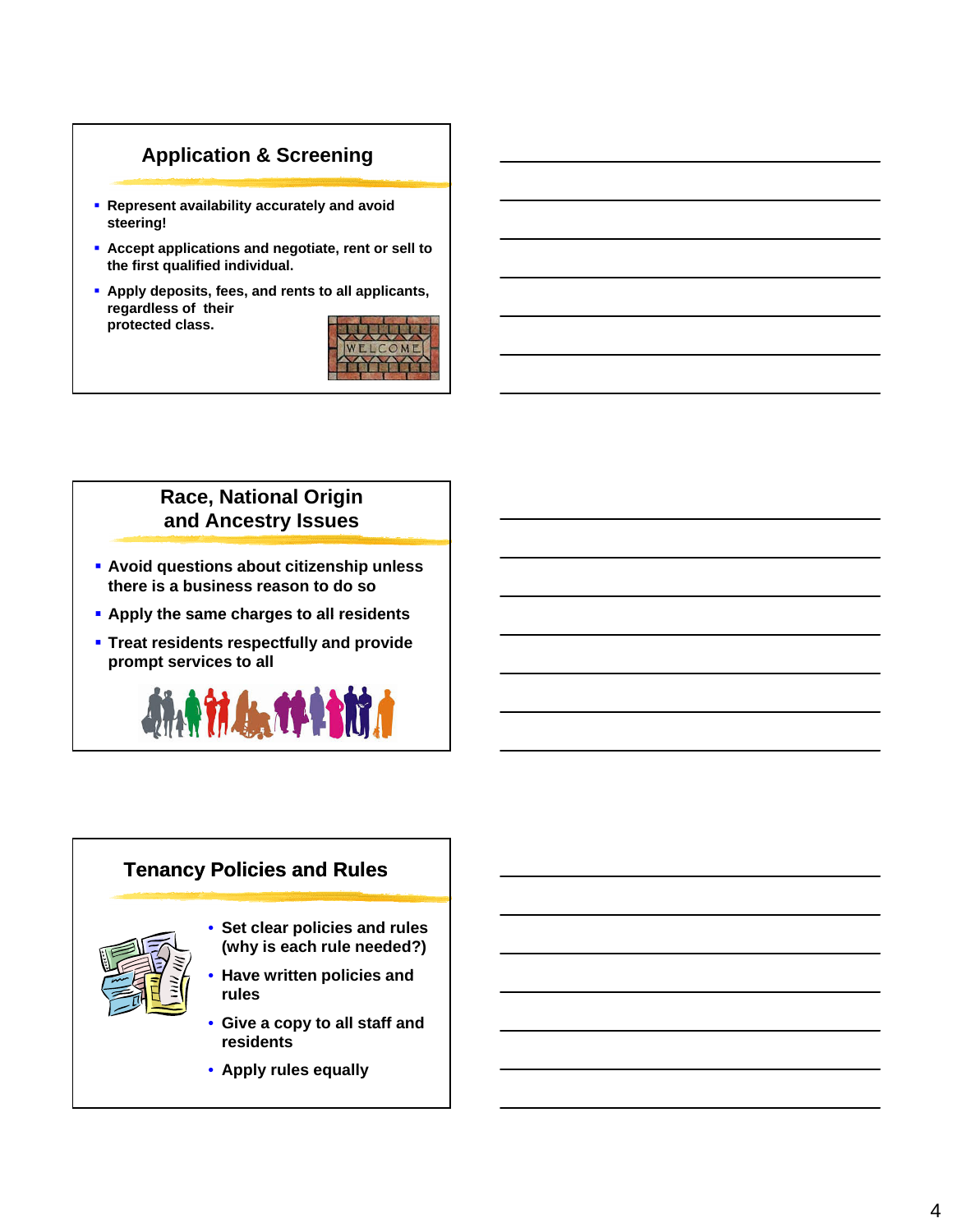#### **Harassment**



- **Sexual harassment**
- **Harassment due to protected class, such as race, national origin, disability, or sexual orientation**



## **Domestic Violence & Fair Housing**

- **~90% of the time, women are DV victims**
- **Neutral "zero tolerance for violence" policies applied equally policies applied can adversely impact female DV victims**
- **Don't assume a DV survivor will bring trouble to the community**



#### **Retaliation**

**An act of harm by a housing provider against an individual because that person asserted his/her fair housing rights, helped someone else to assert fair housing rights, or participated in a fair housing investigation.**

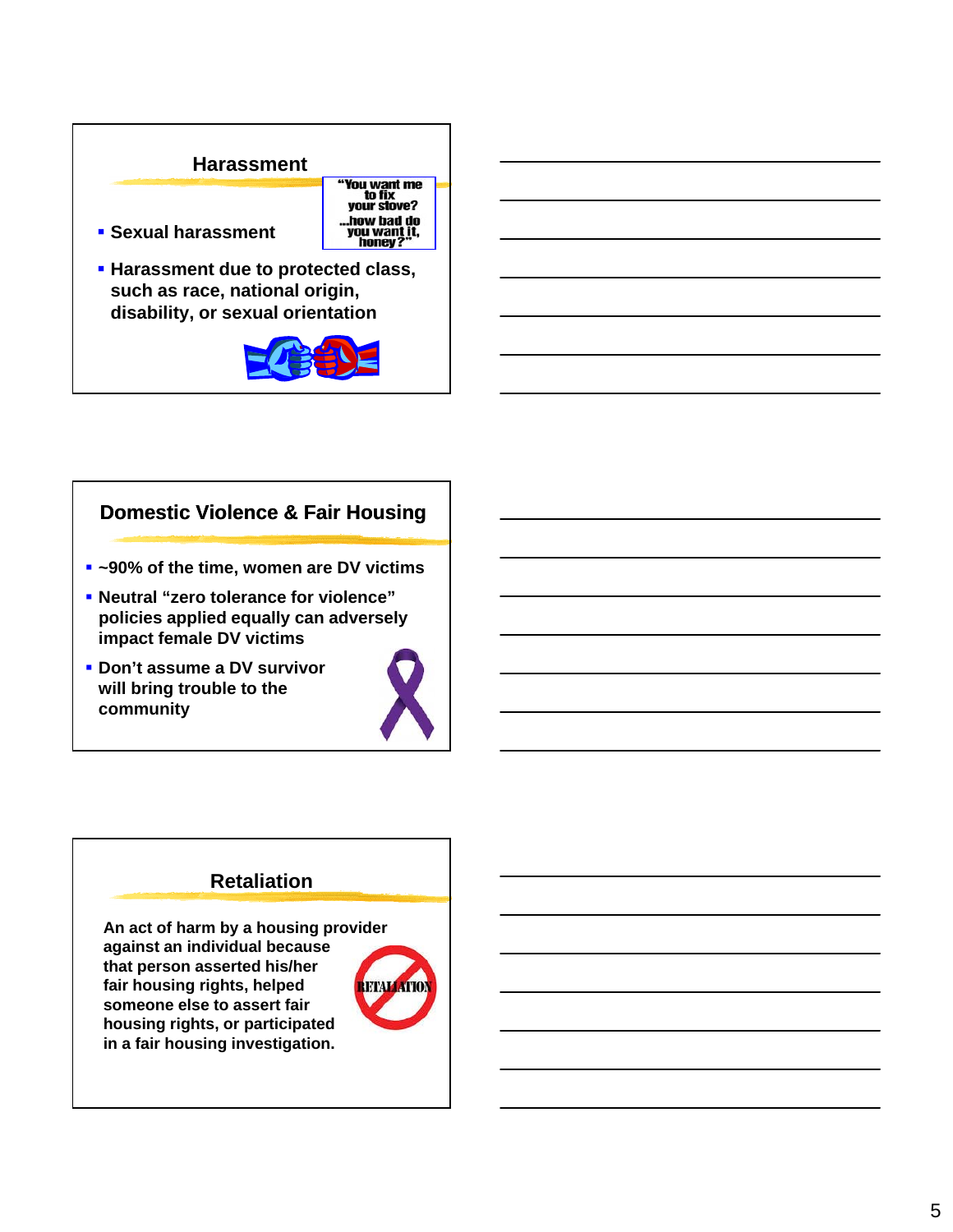#### **Families with Children**

**Familial Status = Parental Status**

- **The presence of one or more children under the age of 18 in the household**
- **Parent, step-parent, adoptive parent, guardian, foster parent or custodian of a minor child**
- **Pregnant woman or someone in the process of acquiring legal custody of a child**



#### **Families with Children**

**Housing providers must:**

- *r* rent to qualified families with **children**
- **integrate families with children throughout the community**
- **set rules that don't target children**



#### **Housing for Older Persons Act of 1995 (HOPA)**

- **Housing specifically designed and operated for older persons**
- **Housing for people who are all 62 or older**
- **55+ housing (80% occupancy requirement)**
	- **Provider must demonstrate intent to serve 55+ population**
	- **Verification of occupancy**
- **Can convert to HOPA**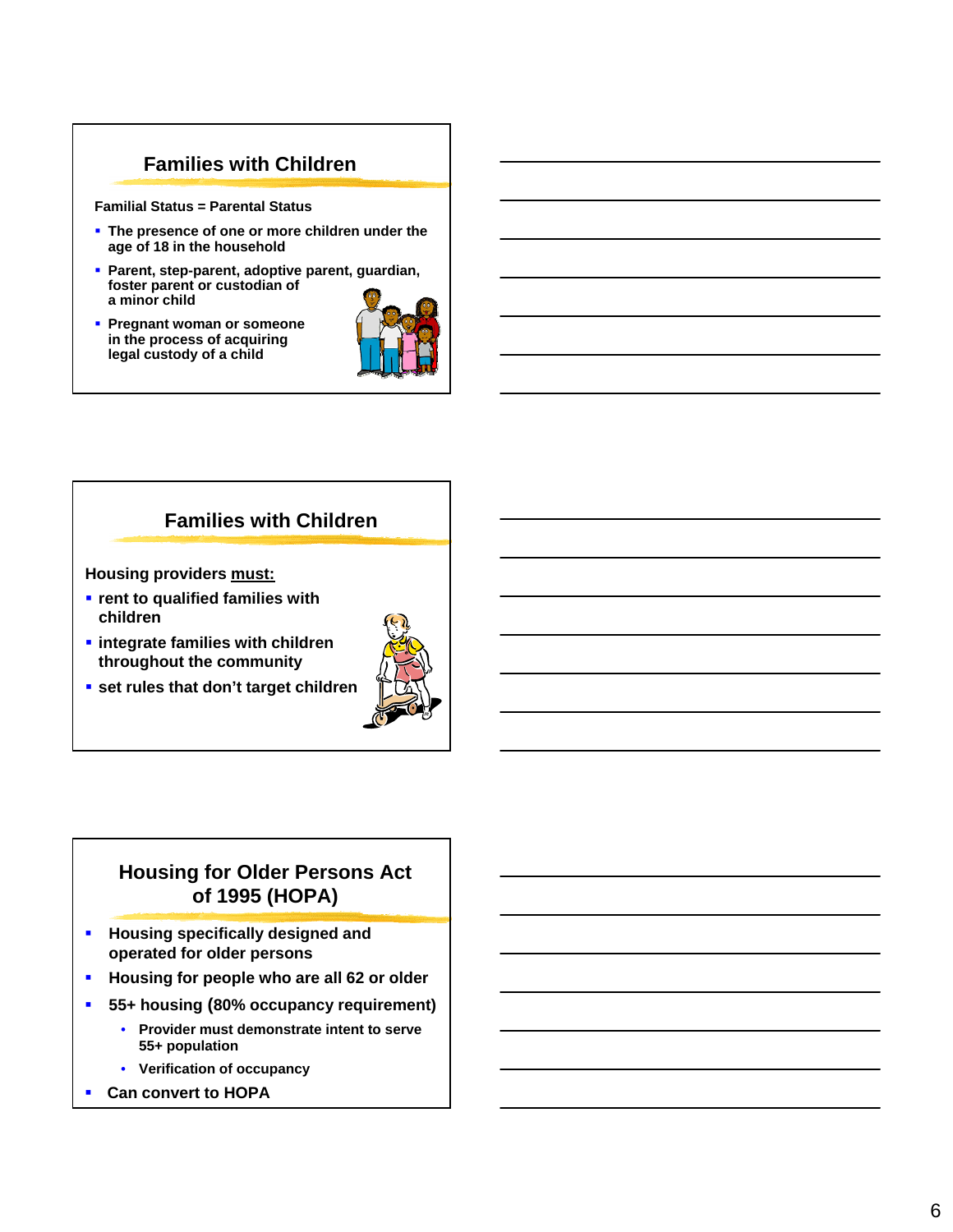#### **Occupancy Standards**

**Can set reasonable occupancy standards.**

**HUD: 2-per-bedroom occupancy policy reasonable**

#### **Factors to consider –**

- **Size of bedrooms and unit**
- **Configuration of unit**
- **Age of children**
- **Physical limitations (septic, sewer, etc.)**
- **State or local laws**

#### **Occupancy Standards – King County and Seattle example**

**70 sq. ft. minimum = first 2 people + 50 sq. ft. for each additional person**

**How to Establish an Occupancy Standard:**

**Measure**

**Find the applicable local code** 



 **Be prepared to substantiate business-related factors**

#### **Sexual Orientation**

**A protected class under state and local fair housing laws – defined as actual or perceived male or female** 

**heterosexuality, bisexuality, or homosexuality.**

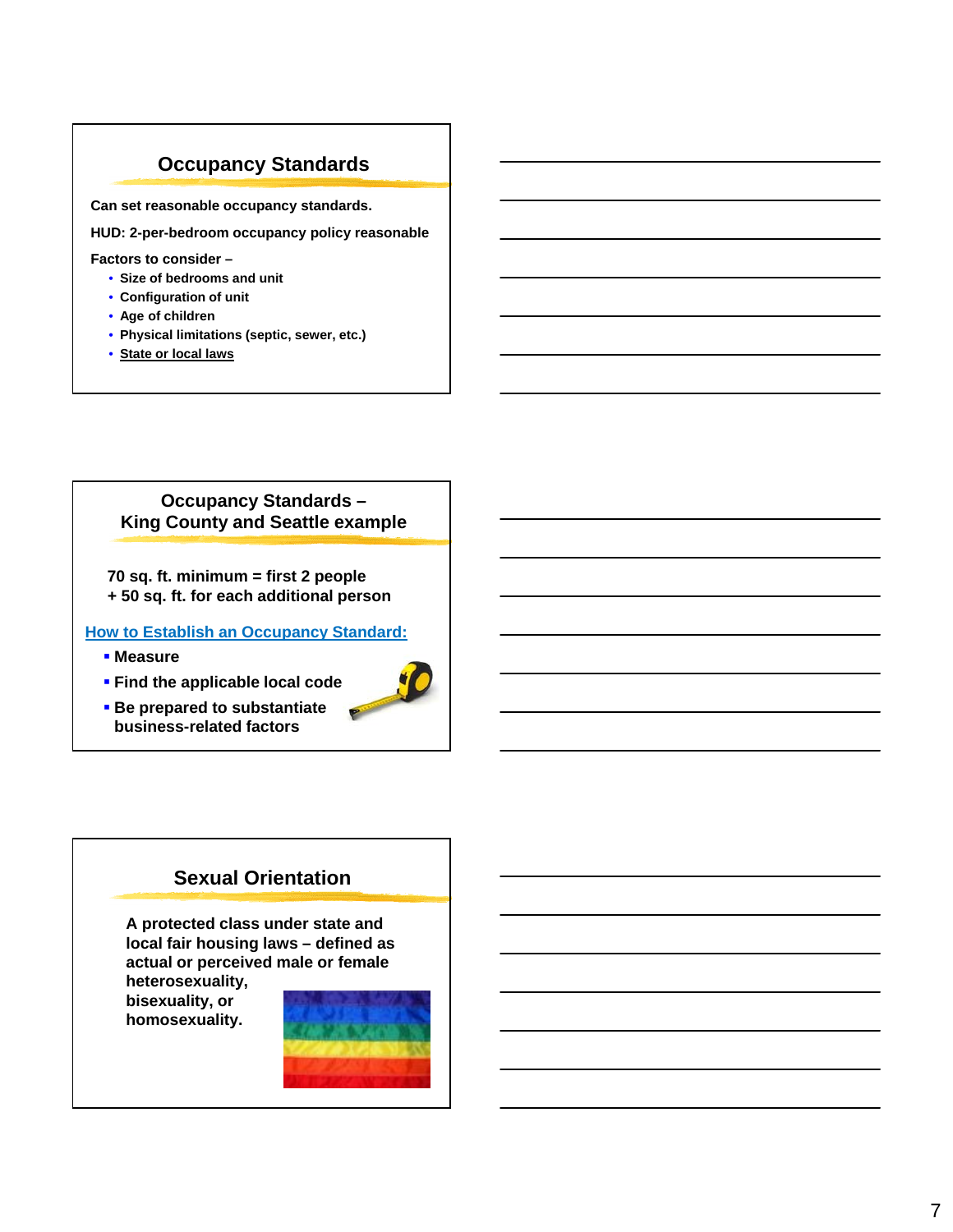#### **Gender Identity**

**A protected class under state and local fair housing laws – defined as a person's identity, expression, or physical characteristics, whether or not traditionally associated with one's biological sex or one's sex at birth.**



#### **Veterans and Military Status**

**An honorably discharged veteran or an active or reserve member in any branch of the armed forces of the United States, including the National Guard, Coast Guard, and Armed Forces reserves.**



#### **Section 8 Voucher Program**

**Fair housing ordinances that protect people with Section 8 vouchers and others who participate in similar subsidized housing programs:**

- **E** Seattle
- **Bellevue**
- **Redmond**
- **Kirkland**
- **Unincorporated King County**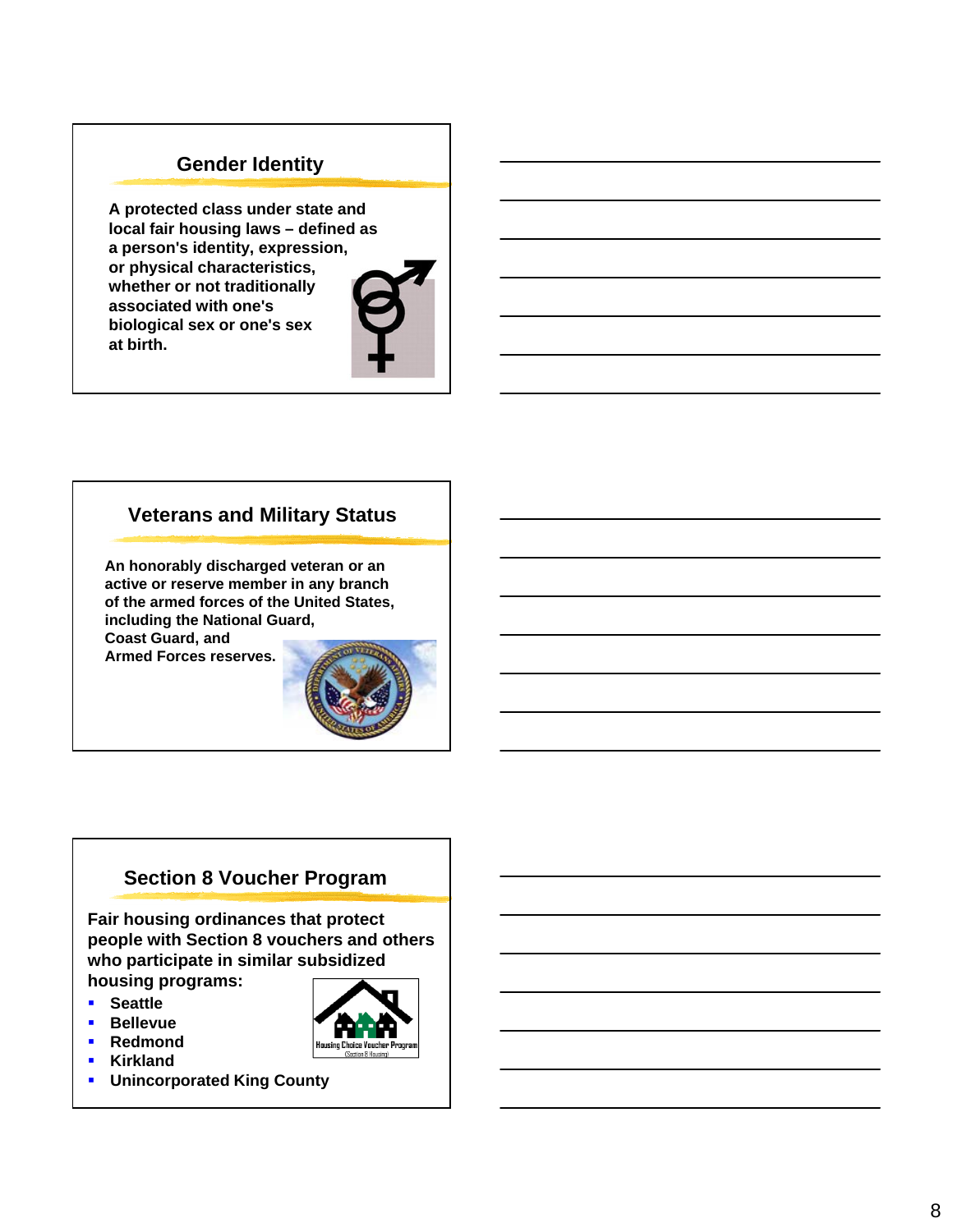

#### **Facility Access Requirements**

- **FHA accessible design standards for multi-family housing of 4+ units, built and ready for first occupancy on/after March 13, 1991**
- **Washington state building code includes FHA & ADA access standards**
- **See http://www.fairhousingfirst.org**



#### **Reasonable Modifications**

**Physical changes to a dwelling or**  common area, necessary for a resident **to use and enjoy these spaces**